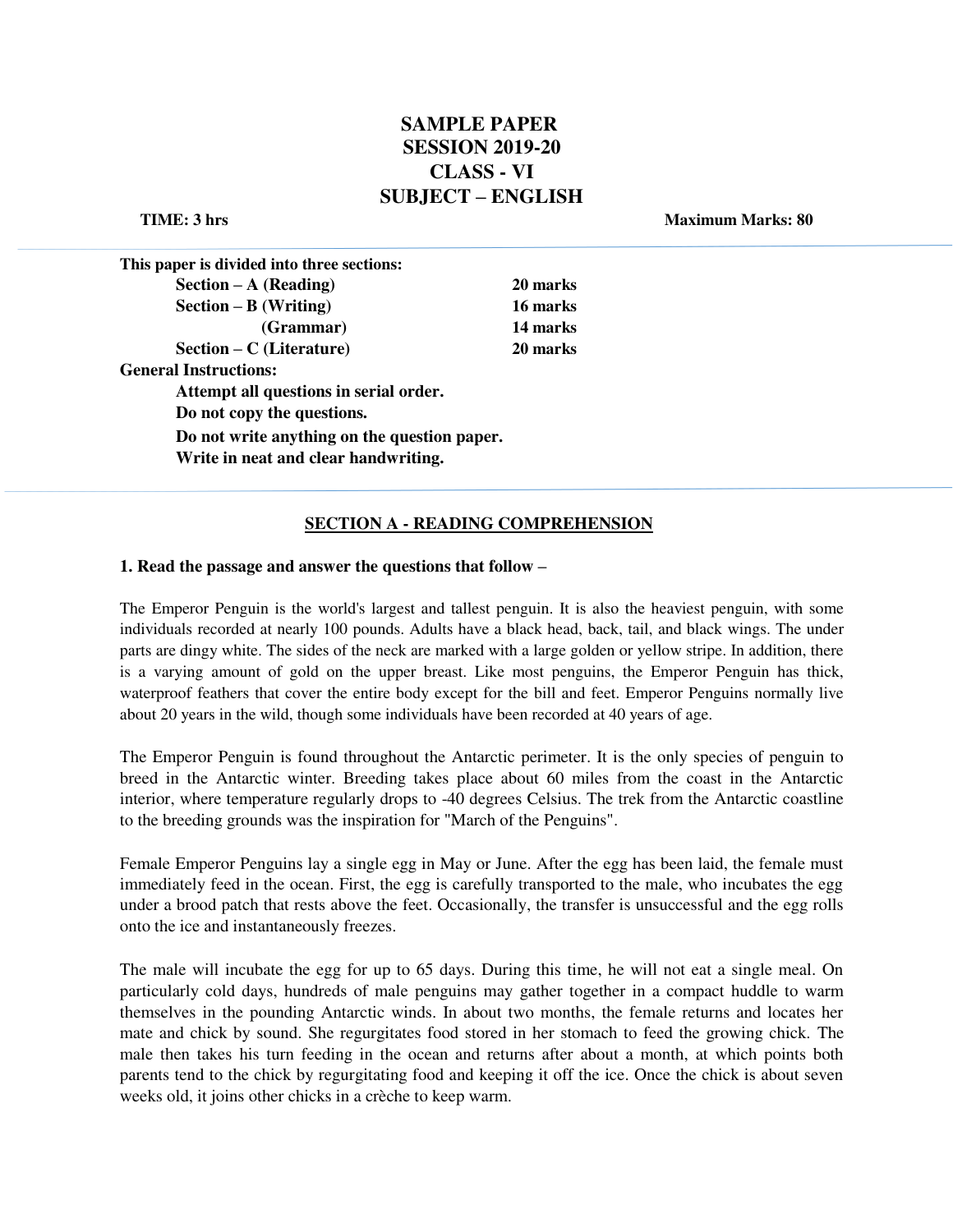Populations of Emperor Penguins are thought to be stable. Estimates indicate about 200,000 breeding pairs.

| A. Answer the following questions. |                                                                                                                                                                                                                              | $(1x4=4)$  |
|------------------------------------|------------------------------------------------------------------------------------------------------------------------------------------------------------------------------------------------------------------------------|------------|
| a)<br>b)<br>c)<br>d)               | Explain the physical appearance of an adult penguin.<br>What must the female penguin do immediately after laying an egg?<br>For how many days does a male penguin incubate the egg?<br>Give a suitable title to the passage. |            |
|                                    | <b>B.</b> Mark the statements as true or false.                                                                                                                                                                              | $(.5x4=2)$ |
| a)<br>b)<br>C)<br>d)               | The female locates her chick by sight.<br>After the egg is laid, the male ventures off to sea first.<br>The female locates her chick by sound.<br>Both parents feed chicks by regurgitating food.                            |            |
|                                    | C. Choose the correct options for the following:                                                                                                                                                                             | $(.5x4=2)$ |
|                                    | a) Where do Emperor Penguins breed?                                                                                                                                                                                          |            |
| i.                                 | Along the coast                                                                                                                                                                                                              |            |
| ii.                                | The Antarctic interior                                                                                                                                                                                                       |            |
|                                    |                                                                                                                                                                                                                              |            |

- **iii.** South America
- **iv.** In the water

# **b) At the end of the passage, a line reads "Populations of Emperor Penguins are thought to be stable. Estimates indicate about 200,000 breeding pairs." What does 'stable' mean?**

- **i.** Staying the same
- **ii.** Increasing
- **iii.** Uncertain
- **iv.** Decreasing

# **c) Which of the following scenario is unlikely?**

- **i.** Finding an Ocra that has just eaten an Emperor Penguin.
- **ii.** Finding an Emperor Penguin that is about 20 years old.
- **iii.** Finding an Emperor Penguin that weighs 80 pounds.
- **iv.** Finding an Emperor Penguin after it has underwater for 10 minutes.

# **d) Which of the following is not TRUE?**

- **i.** Sometimes, the egg transfer from the female to male results in the egg freezing.
- **ii.** After the female lays the egg, the male must immediately feed in the ocean.
- **iii.** The female lays an egg during the Antarctic winter.
- **iv.** The male incubates for more than two months without eating.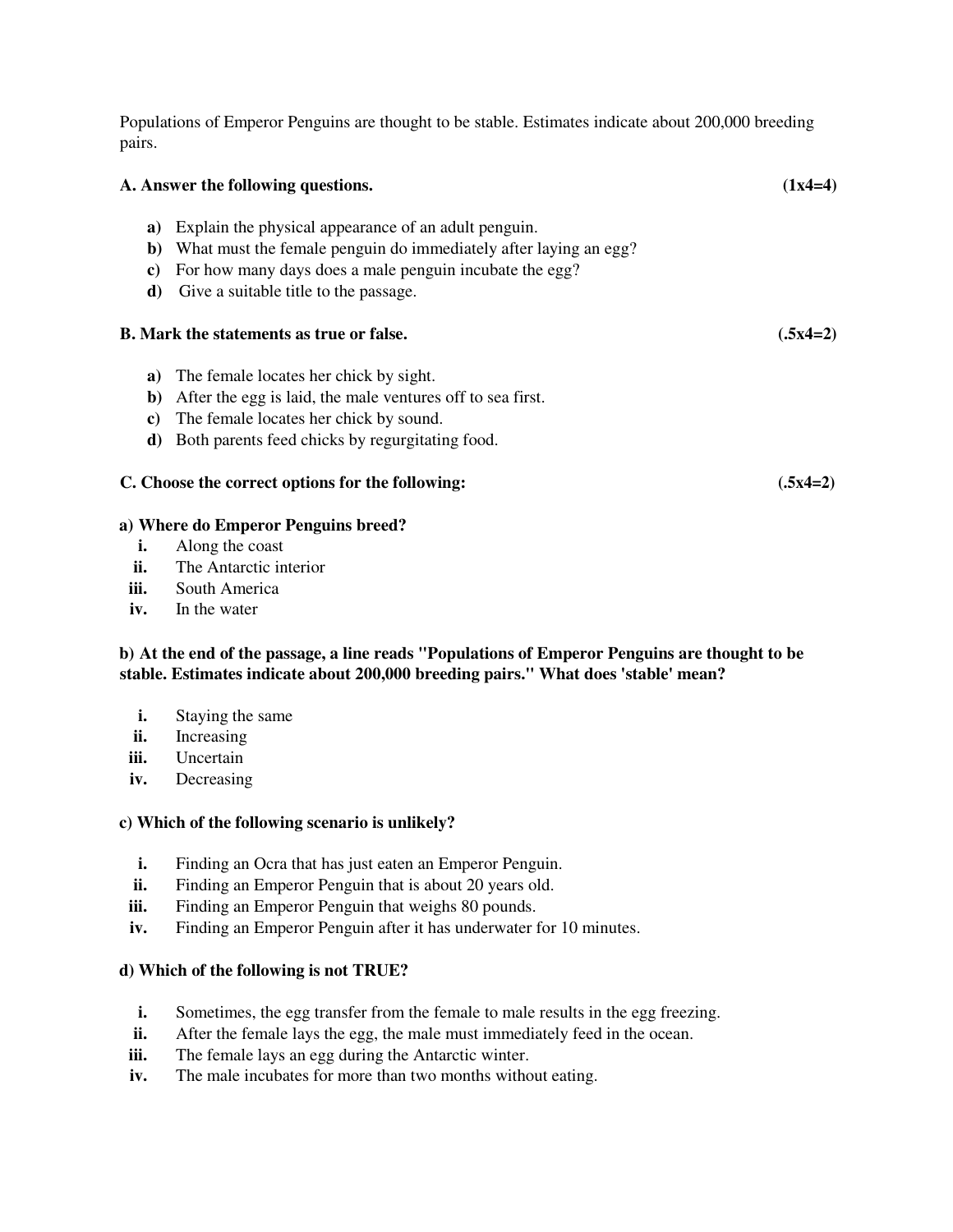| D. Find the word from the passage which means the same as |                                                               | $(1x2=2)$ |
|-----------------------------------------------------------|---------------------------------------------------------------|-----------|
| a) nurture                                                | b) bunch                                                      |           |
|                                                           | E. Find the words from the passage which mean the opposite of |           |
| a) emit                                                   | b) domestic                                                   | $(1x2=2)$ |
|                                                           | 2. Read the poem and answer the questions that follow –       |           |
| High                                                      |                                                               |           |

*Up in a hawthorn tree a robin perched, where he could see into a coop of wire and wood. Inside the coop a farmer stood flinging grain upon the ground. Twelve fat chickens gathered round.* 

*The robin, singing, cocked his head and watched the chickens being fed. He saw it was a lucky thing to be a chicken : Farmers bring you golden grain, scoop after scoop, if you're a chicken in a coopa lovely coop with nesting boxes safe from cats and crows and foxes.* 

*The chickens in a coop could see the bird. They heard his melody and clucked it was a lucky thing to be a robin who could sing a song upon a hawthorn tree. They watched him through the woven wire. They saw him fly up high, and higher.* 

*Twelve fat chickens scratched the floor. The farmer closed and latched the door.* 

# **A. Choose the correct options. (1x3=3)**

**a) Which best describes the theme of the poem?**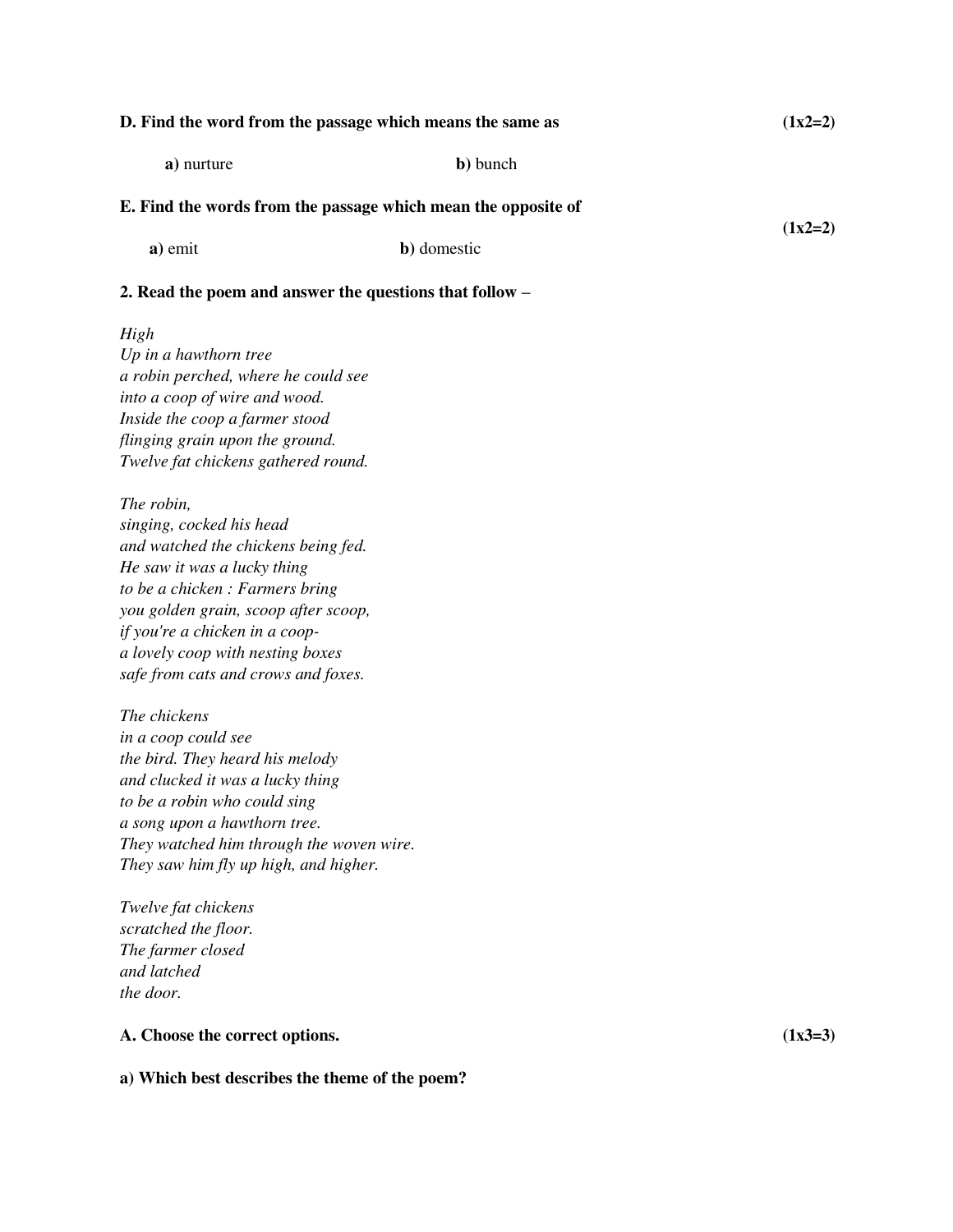- **i.** Envy is a destructive emotion.
- **ii.** People often wish for things that others have.
- **iii.** Freedom is better than security.
- **iv.** Things are not appreciated until they are gone.

## **b) What is the Robin's attitude about the chicken?**

- **i.** He is surprised by them.
- **ii.** He feels envy towards them.
- **iii.** He thinks they are lazy.
- **iv.** He is proud of them.

# **c) According to the information in the poem, which relationship is most similar to the relationship given - 'robin : hawthorn tree'**

- **i.** foxes : nesting boxes
- **ii.** farmer : golden grain
- **iii.** chicken : coop
- **iv.** cats : foxes

# **B. Fill in the blanks by choosing the correct words from the poem.** (.5x6=3)

A robin perched in a **(a)** \_\_\_\_\_\_\_\_\_\_ and he could see **(b)** \_\_\_\_\_\_\_\_\_\_\_\_\_\_ . The singing robin watched the  $(c)$  \_\_\_\_\_\_\_\_\_\_\_. If you are a chicken you are safe from  $(d)$  \_\_\_\_\_,  $(e)$  \_\_\_\_\_\_\_\_\_ and  $(f)$ \_\_\_\_\_\_\_\_\_.

## **C. Find a word from the poem which means the same as**  $(1x2=2)$

**a)** roosted **b)** throwing

# **SECTION B - (WRITING AND GRAMMAR)**

| 3. Write a letter to your friend telling him that you have shifted to a new house, and describe your<br>neighborhood. | new |
|-----------------------------------------------------------------------------------------------------------------------|-----|
| <b>4.</b> Write a paragraph on 'Why it is important to read books ".                                                  | (4) |
| 5. Write a short story based on the hints given below:                                                                | (4) |

Old peasant \_\_\_all his sons lazy\_\_\_\_peasant dying\_\_\_\_\_called all his sons\_\_\_\_told them of a treasure hidden in the fields to find it they must dig it then died sons dug every bit of the land  $\qquad$  no treasure showed  $\qquad$  corn a very fine crop sons learnt the lesson\_\_\_\_\_what?

# **OR**

# Write a diary entry expressing your feelings before the exam. You are Rahul/Riya. **(4)**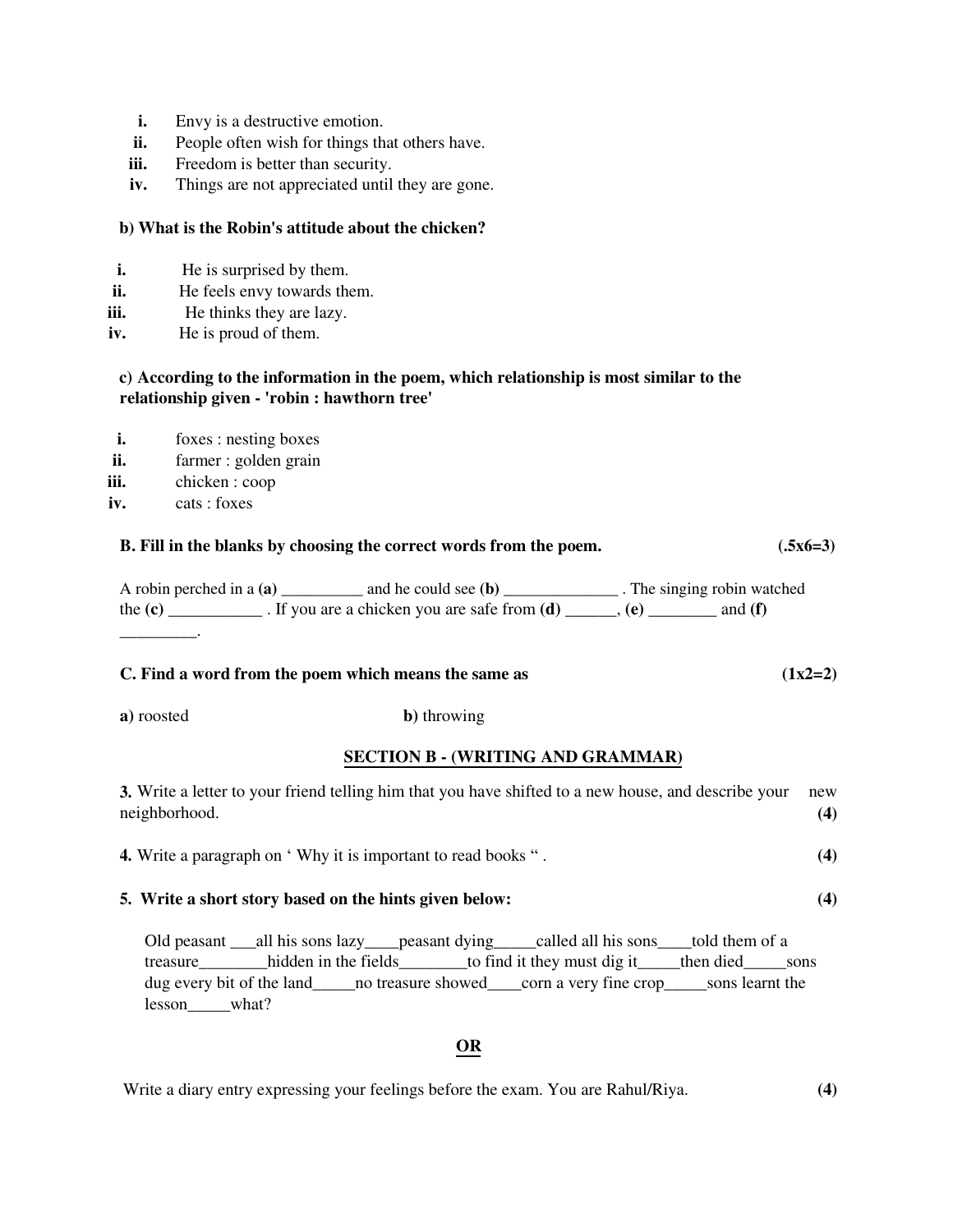## **6. Guided composition (1x4=4)**

Enid Blyton – 11 August,1897, London, UK – studied at St Christopher's School, Backenham – novelist, poet, teacher – wrote Child Whispers, The Famous Five – award of Boys Club of America - died of a fatal disease in 1968

# **Fill in the blanks with the help of the hints given above –**

Enid Blyton **(a)**\_\_\_\_\_\_\_\_\_\_ London,UK. She **(b)**\_\_\_\_\_\_\_ at St Christopher's School in Backenham. She **(c)**\_\_\_\_\_\_\_\_\_\_and a teacher . She wrote many famous books like Child Whispers, The Famous Five. She **(d)** \_\_\_\_\_\_\_\_ of Boys Club of America. She died of a fatal disease in 1968.

|                               | 7. Edit the following passage.                                                                                                         |                                                                                                                                                                                                                                                                                                                                                                                      | $(.5x8=4)$ |
|-------------------------------|----------------------------------------------------------------------------------------------------------------------------------------|--------------------------------------------------------------------------------------------------------------------------------------------------------------------------------------------------------------------------------------------------------------------------------------------------------------------------------------------------------------------------------------|------------|
| Rihana went in the art museum |                                                                                                                                        | $\overline{a}$ $\overline{a}$ $\overline{a}$ $\overline{a}$ $\overline{a}$ $\overline{a}$ $\overline{a}$ $\overline{a}$ $\overline{a}$ $\overline{a}$ $\overline{a}$ $\overline{a}$ $\overline{a}$ $\overline{a}$ $\overline{a}$ $\overline{a}$ $\overline{a}$ $\overline{a}$ $\overline{a}$ $\overline{a}$ $\overline{a}$ $\overline{a}$ $\overline{a}$ $\overline{a}$ $\overline{$ |            |
|                               | to her sister. They got down                                                                                                           |                                                                                                                                                                                                                                                                                                                                                                                      |            |
|                               | about the bus at the front gate                                                                                                        |                                                                                                                                                                                                                                                                                                                                                                                      |            |
|                               | and bought tickets by the man at the counter.                                                                                          | $\begin{picture}(150,10) \put(0,0){\line(1,0){100}} \put(0,0){\line(1,0){100}} \put(0,0){\line(1,0){100}} \put(0,0){\line(1,0){100}} \put(0,0){\line(1,0){100}} \put(0,0){\line(1,0){100}} \put(0,0){\line(1,0){100}} \put(0,0){\line(1,0){100}} \put(0,0){\line(1,0){100}} \put(0,0){\line(1,0){100}} \put(0,0){\line(1,0){100}} \put(0,0){\line($                                  |            |
|                               | 8. Change the following sentences into passive voice.                                                                                  |                                                                                                                                                                                                                                                                                                                                                                                      | $(1x3=3)$  |
|                               | a) I have lost my book.                                                                                                                |                                                                                                                                                                                                                                                                                                                                                                                      |            |
|                               | <b>b</b> ) Anil types a letter.                                                                                                        |                                                                                                                                                                                                                                                                                                                                                                                      |            |
| $\mathbf{c})$                 | She was singing a song.                                                                                                                |                                                                                                                                                                                                                                                                                                                                                                                      |            |
|                               | 9. Join the following sentences using an appropriate conjunction.                                                                      |                                                                                                                                                                                                                                                                                                                                                                                      | $(1x2=2)$  |
| a)                            | Work hard. You will pass.                                                                                                              |                                                                                                                                                                                                                                                                                                                                                                                      |            |
| $\mathbf{b}$                  | Give full attention to your studies. You will succeed.                                                                                 |                                                                                                                                                                                                                                                                                                                                                                                      |            |
|                               | 10. Fill in the blanks with correct form of tense of the verb given in bracket.                                                        |                                                                                                                                                                                                                                                                                                                                                                                      | $(.5x4=2)$ |
|                               | <b>a</b> ) He always________ (buy) lottery tickets but never______. (win)                                                              |                                                                                                                                                                                                                                                                                                                                                                                      |            |
|                               | <b>b</b> ) I_______ (wash) my hands when the telephone rang.                                                                           |                                                                                                                                                                                                                                                                                                                                                                                      |            |
|                               | c) I shall telephone you when she______ (come) back.                                                                                   |                                                                                                                                                                                                                                                                                                                                                                                      |            |
|                               | 11. Read the following passage and fill in the blanks with appropriate adverbs according to the<br>instructions given in the brackets. |                                                                                                                                                                                                                                                                                                                                                                                      | $(.5x4=2)$ |
|                               | The happy tree stood (a) (adverb of manner) pear the pond The little boy $(b)$ (adverb of                                              |                                                                                                                                                                                                                                                                                                                                                                                      |            |

The banyan tree stood (a)  $\qquad$  (adverb of manner) near the pond. The little boy (b)  $\qquad$  (adverb of frequency) played here. He could hear birds chirping (c)\_\_\_\_\_ (adverb of manner). He could also see butterflies flying (d)\_\_\_\_\_\_(adverb of place).

# **12. Fill in the blanks with the type of adjectives mentioned in the brackets. (.5x2=1)**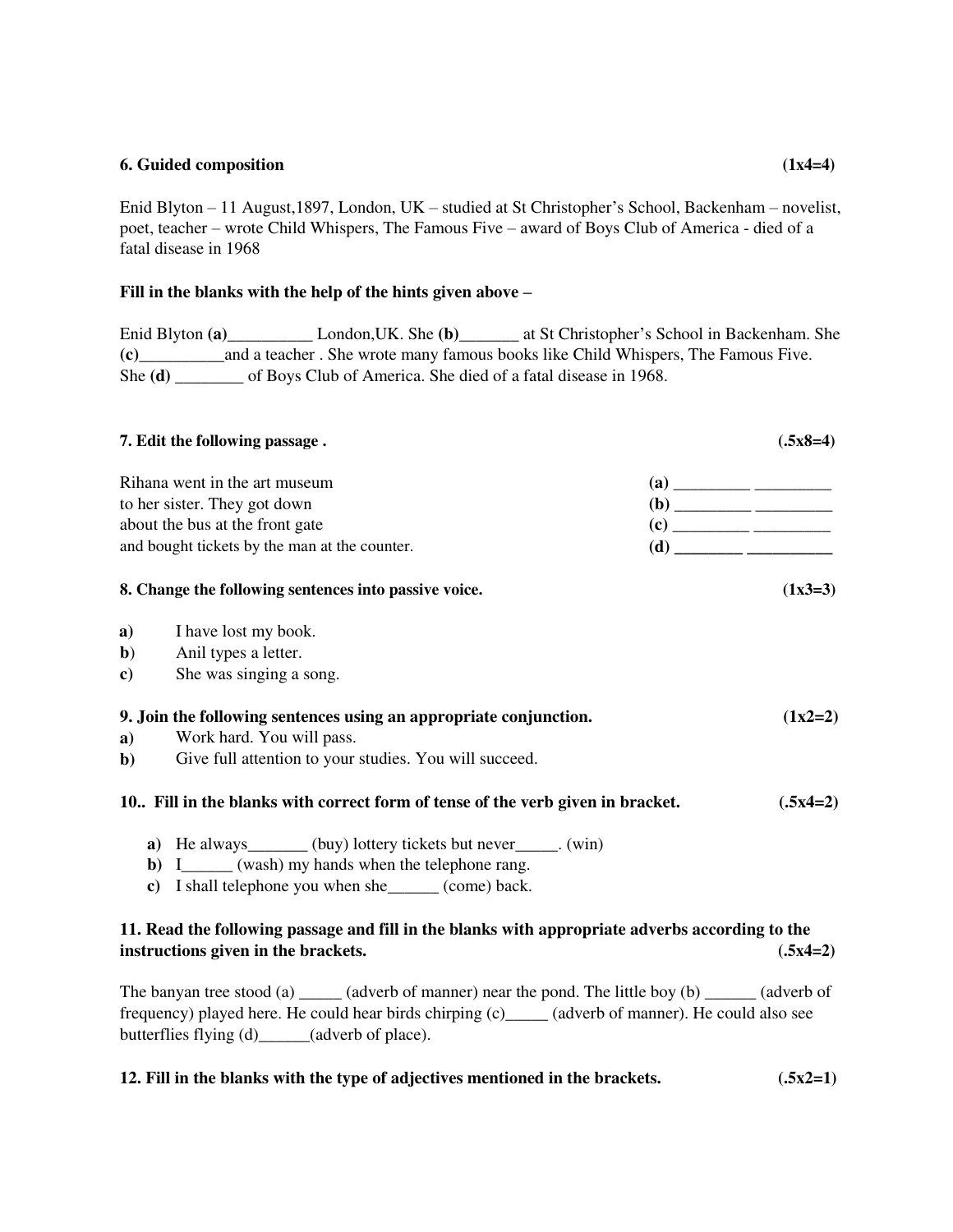- **a)** I am advised to add.... soya to my diet.(Adjective of quantity)
- **b)** ..... house is very far from here.(Possessive adjective)

## **SECTION D – (LITERATURE)**

### **13. Reference to context (3x3=9)**

**a) But all the time I'se been a climbin' on, And reachin' landin's, And turning corners, And sometimes going in the dark Where there ain't been no light.** 

- **i.** Name the poem and the poet.
- **ii.** Who is 'I' in the above lines?
- **iii.** Where is the speaker trying to reach?

## **b) Mrs Singh had to rush over and rescue him from their playful attack.**

- **i.** Who was attacked?
- **ii.** How did he come to be attacked?
- **iii.** In what way was he attacked?

## **c) It was almost the first thing she had learnt in Flight Training.**

- **i.** Who is 'she' mentioned in the statement?
- **ii.** What had she learnt in Flight Training?
- **iii.** Why do you think 'it' was an important thing to remember?

# **14. Answer the following questions. (2x7=14)**

- **a)** The manager was angry with the boy and his grandmother. Give two reasons.
- **b)** How does the author describe the train 'hurtling by'?
- **c)** In the poem 'Trespass' why is the poet worried?
- **d)** Why did The Reverend Singh feel bitter and angry with himself?
- **e)** What mysterious sounds might you hear in the woods in the poem 'The Way ThroughThe Woods'?
- **f)** How can we say that the poet feels that trees have been misused or hurt by man in the poem' The Heritage of Trees'?
- **g)** Uncle Podger does not give much credit to his helpers. Give two examples to show this.

## **15. Write the character-sketch of any one of the following. (3)**

- **a)** Uncle podger
- **b)** Pratap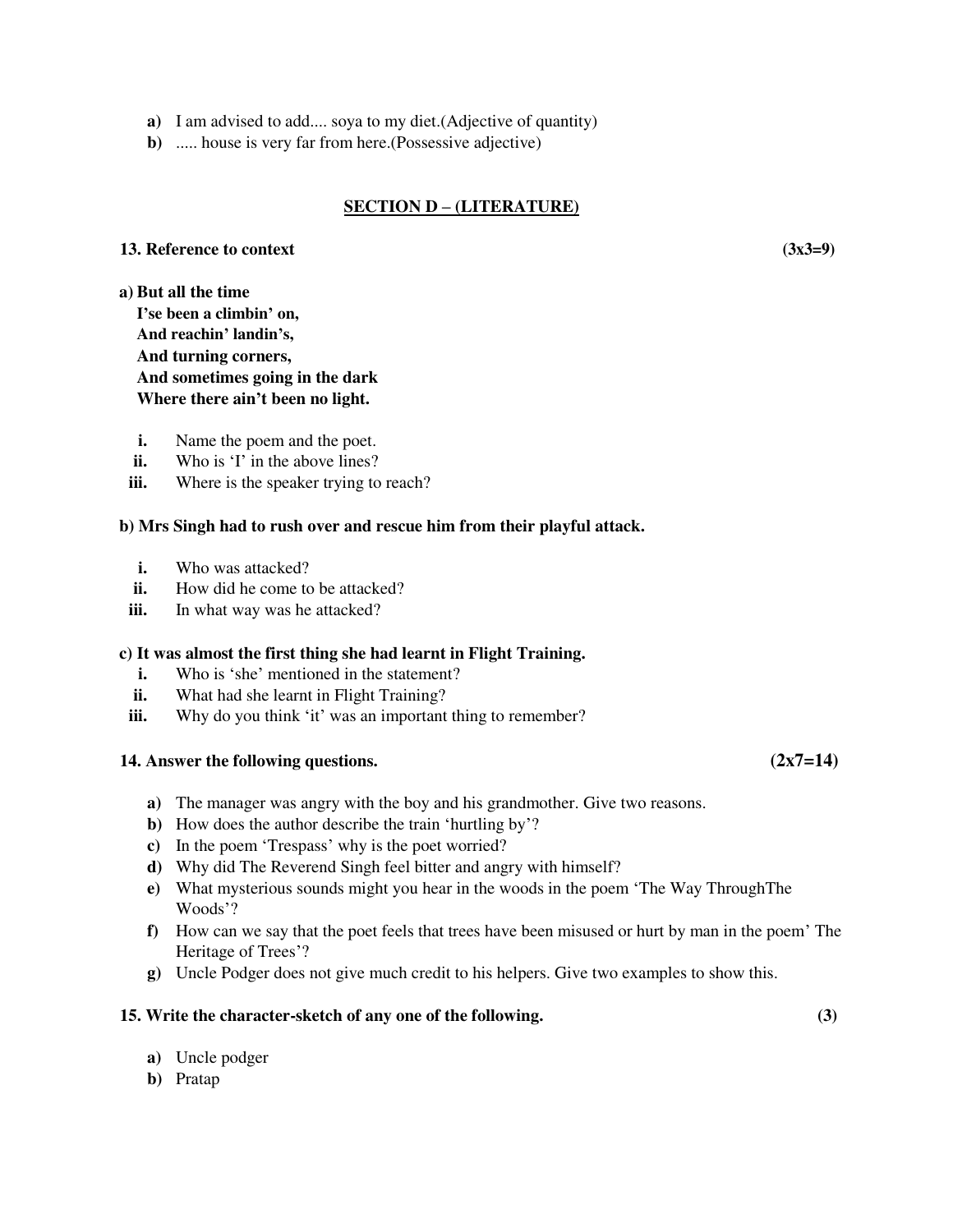**16.** Wood was used primarily in cooking food when the poem 'A Heritage of Trees' was written. How have things changed from the past? For better or for worse? What measures can be taken for a greener tomorrow? **(4)**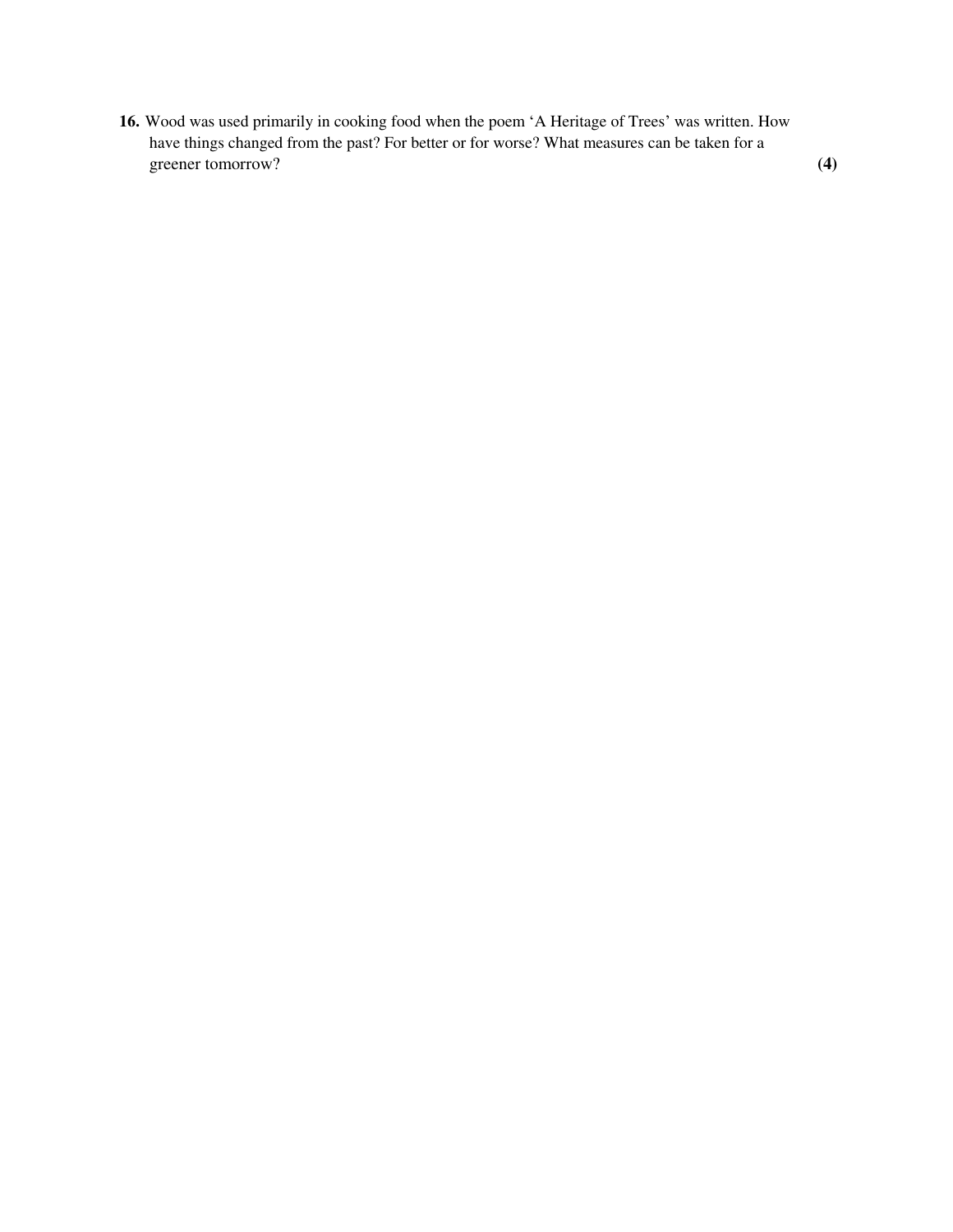## **ANSWER KEY**

**1. A. a)** Adults have a black head, back, tail, and black wings. The under parts are dingy white. The sides of the neck are marked with a large golden or yellow stripe.

**b)** The female must immediately feed in the ocean.

**c)** The male will incubate the egg for up to 65 days.

d) Answers can vary

**B. a)** False **b)** False **c)** True **d)** True **C. a**) The Antartic

interior **b)** Staying the same

**c)** Finding an Emperor Penguin after it has underwater for 10 minutes.

**d)** After the female lays the egg, the male must immediately feed in the ocean.

| D. a) incubates | b) huddle |
|-----------------|-----------|
|-----------------|-----------|

**E. a)** regurgitate **b)** wild

**2. A. a)** Things are not appreciated until they are gone.

**b)** He feels envy towards them.

c) chicken : coop

| <b>B.</b> a) perched tree | b) a coop of wire and wood | c) chickens being fed |
|---------------------------|----------------------------|-----------------------|
| d) cats                   | e) crows                   | f) foxes              |
| <b>C.</b> a) perched      | b) flinging                |                       |

**6. a)** was born on 11 August, 1897 in London, UK

- **b)**studied
- **c)** was a novelist, poet
- **d)** won the award

**7. a)** in to **b)** to with **c)** about from **d)** by from

**8. a)** My book has been lost by me.

**b)** A letter is typed by Anil.

- **c)** A song was being sung by her.
- **9. a)** If you work hard, you will pass.
	- **b)** Unless you give full attention to your studies, you will not succeed.
	- **c)** Though Ruth ran very fast, she could not catch up with Mark.